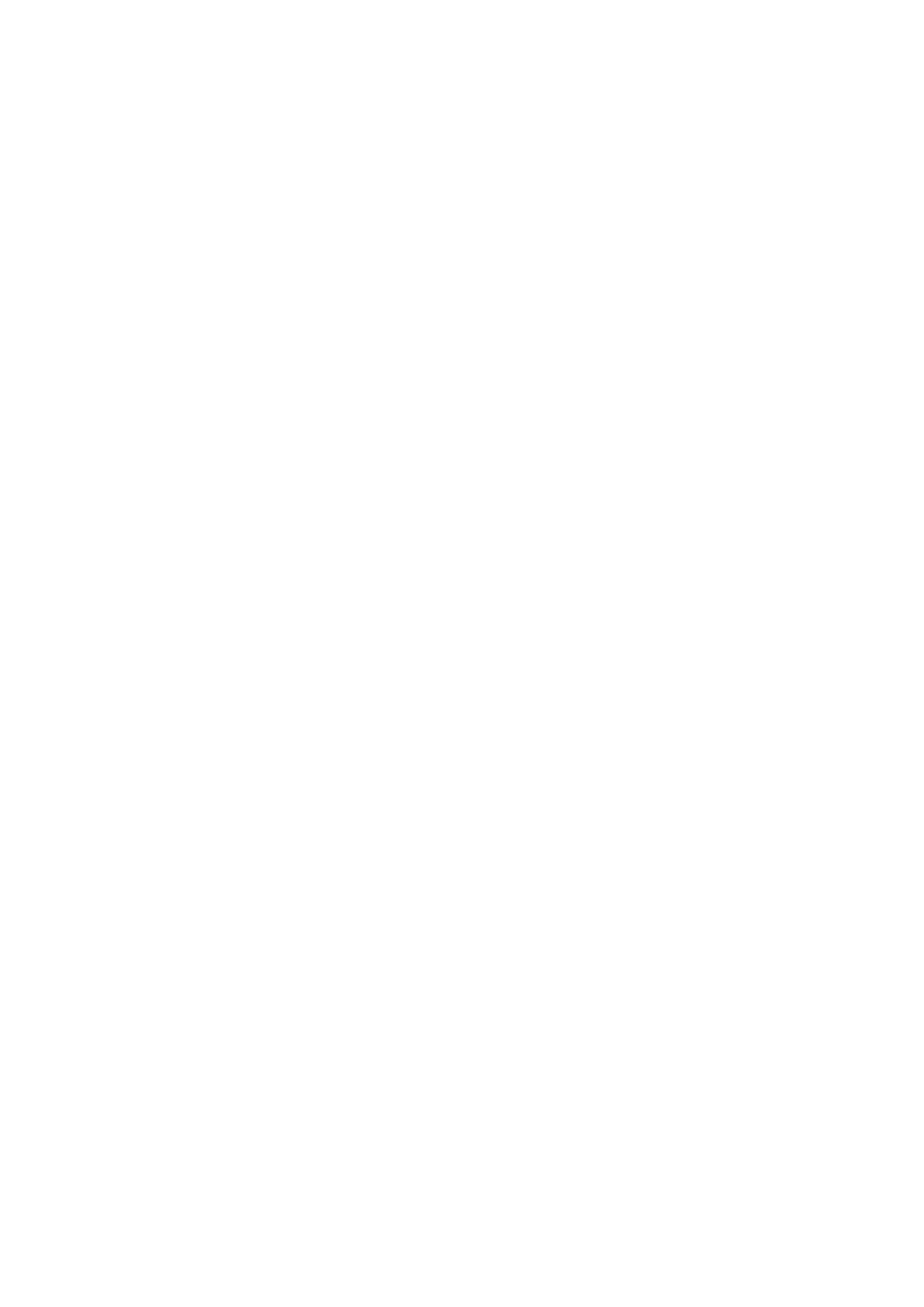# **Code of Practice**

# **On the Operation and Use of the Police National Database**

**(Made by the Secretary of State for the Home Department in March 2010)** 

Presented to Parliament pursuant to Section 39A of the Police Act 1996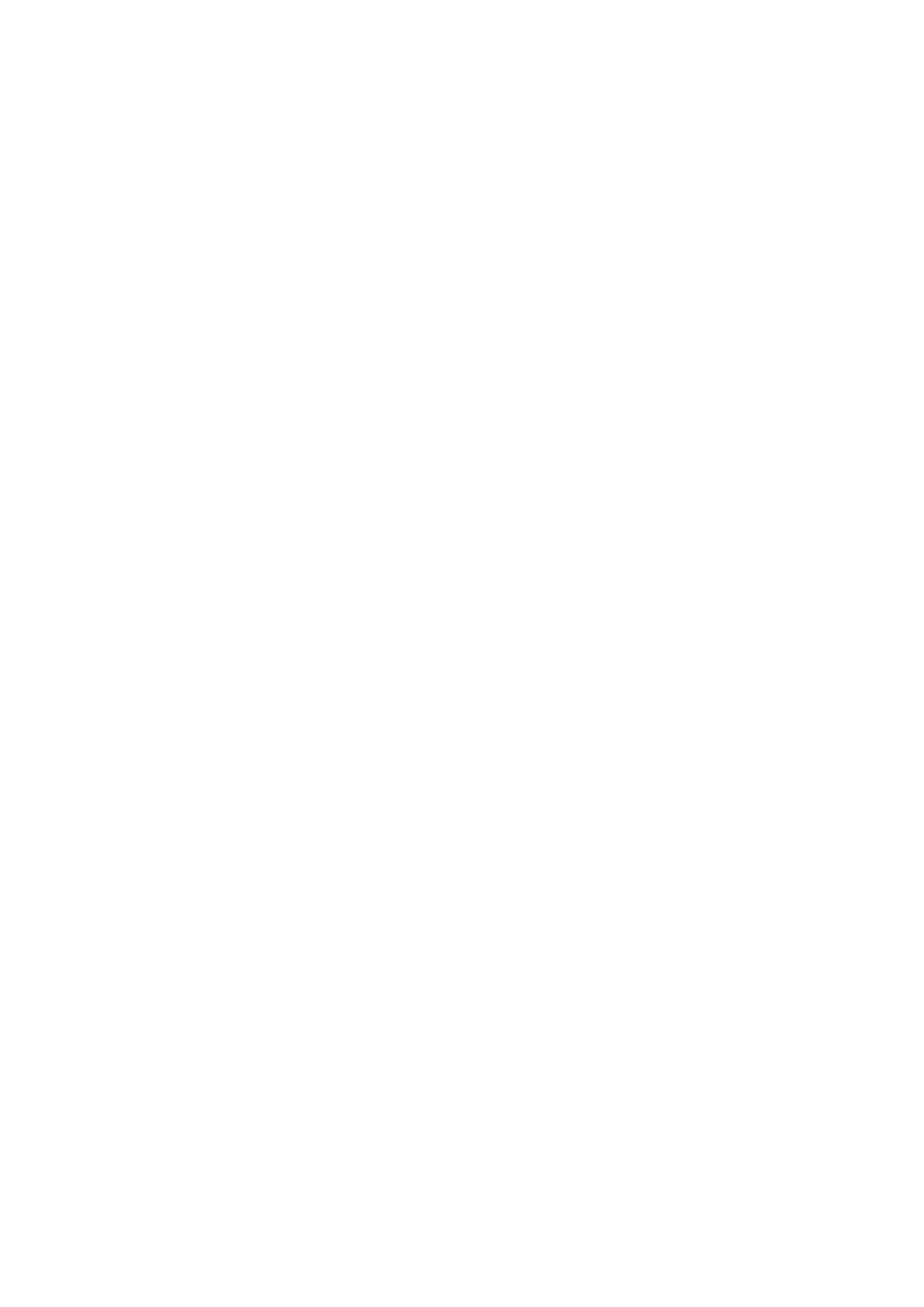## **Code of Practice on the Operation and Use of the Police National Database**

#### **CONTENTS**

| 1. Introduction                                |    |
|------------------------------------------------|----|
| 2. The Purpose of the Police National Database | 5. |
| 3. General Principles                          | 6  |
| 4. Using the PND                               | 8  |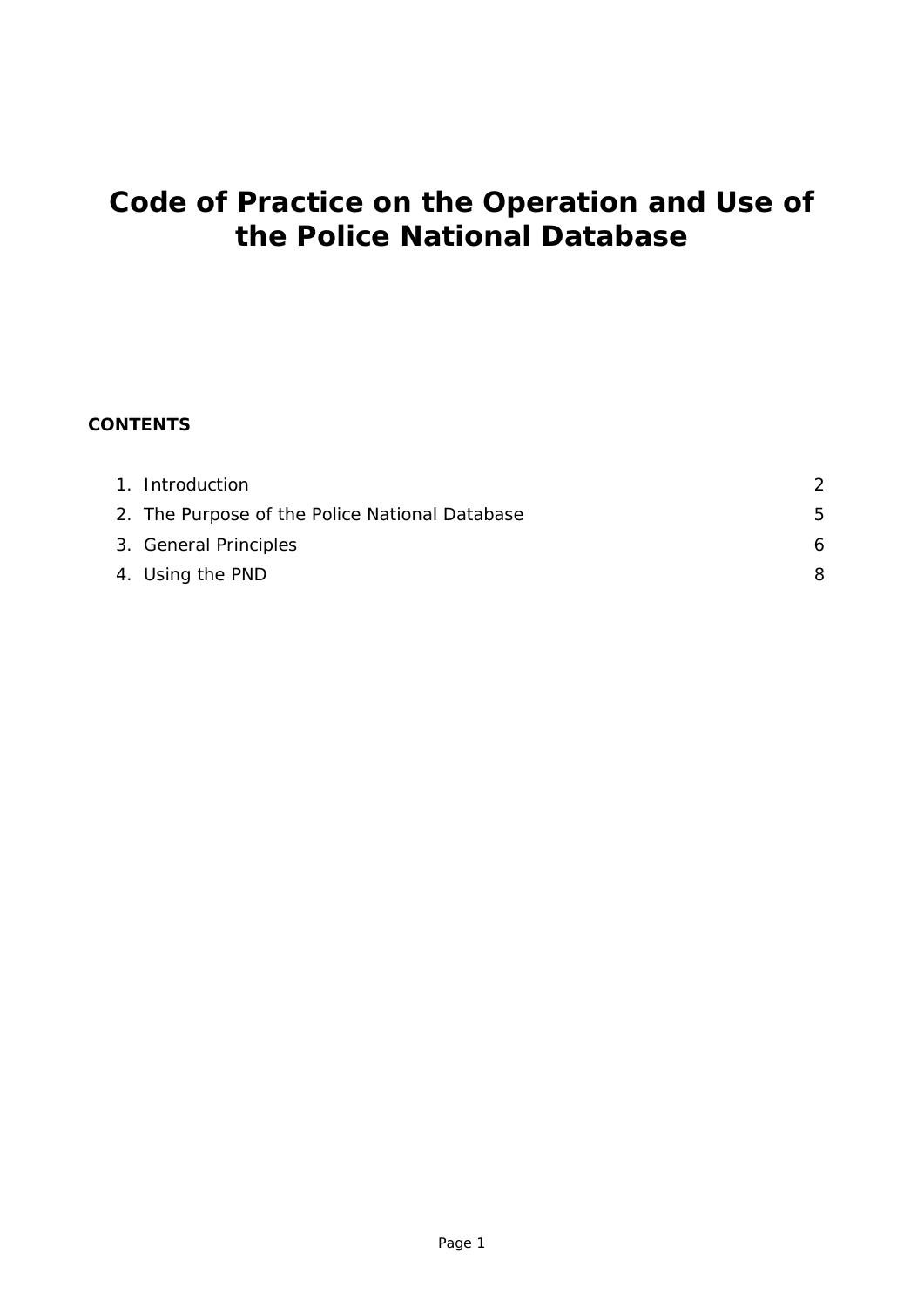### **1 INTRODUCTION**

#### **1.1 General**

The Police National Database (PND) is a national information management system that improves the ability of the Police Service to manage and share intelligence and other operational information, to prevent and detect crime and make communities safer. The PND offers a capability for the Police Service to share, access and search local information electronically, overcoming artificial geographical and jurisdictional boundaries.

As a national system, it is crucial that both the PND and the information obtained from it are used consistently across the Police Service and in compliance with legal and policy requirements. This will provide chief officers with confidence that the information they provide to the PND is being used appropriately by other forces. The PND is one of a number of force, regional and national systems available to the Police Service. Before making use of the PND, consideration should be given as to whether it is the most appropriate system to use.

#### **1.2 Purpose of the code**

The purpose of this code and associated guidance is:

- a) to promote the lawful and consistent use of the PND and the information obtained from it;
- b) to ensure that chief officers adopt practices for the use of the PND and the information obtained from it in order that such information is used effectively for policing purposes;
- c) to ensure that the operation of the PND complies with data protection and human rights legislation; and
- d) to ensure that the PND is not used in a way which is discriminatory or otherwise unfair to anyone based on their age, race, ethnicity, any faith or belief, gender, gender identity, sexual orientation or any disability;

1.2.1 This code sets out the principles governing the use of the PND and any information obtained from it (including personal data). It covers:

- a) the purpose and strategic priorities of the PND;
- b) general principles applying to the operation of the PND, including accountability, security, vetting and training of users;
- c) that the use of information is fair, necessary and proportionate;
- d) that information is accurate and up to date;
- e) that information obtained from the system is managed appropriately;
- f) disclosure of the information; and
- g) using the PND including access to information, and administering and auditing the use of the PND.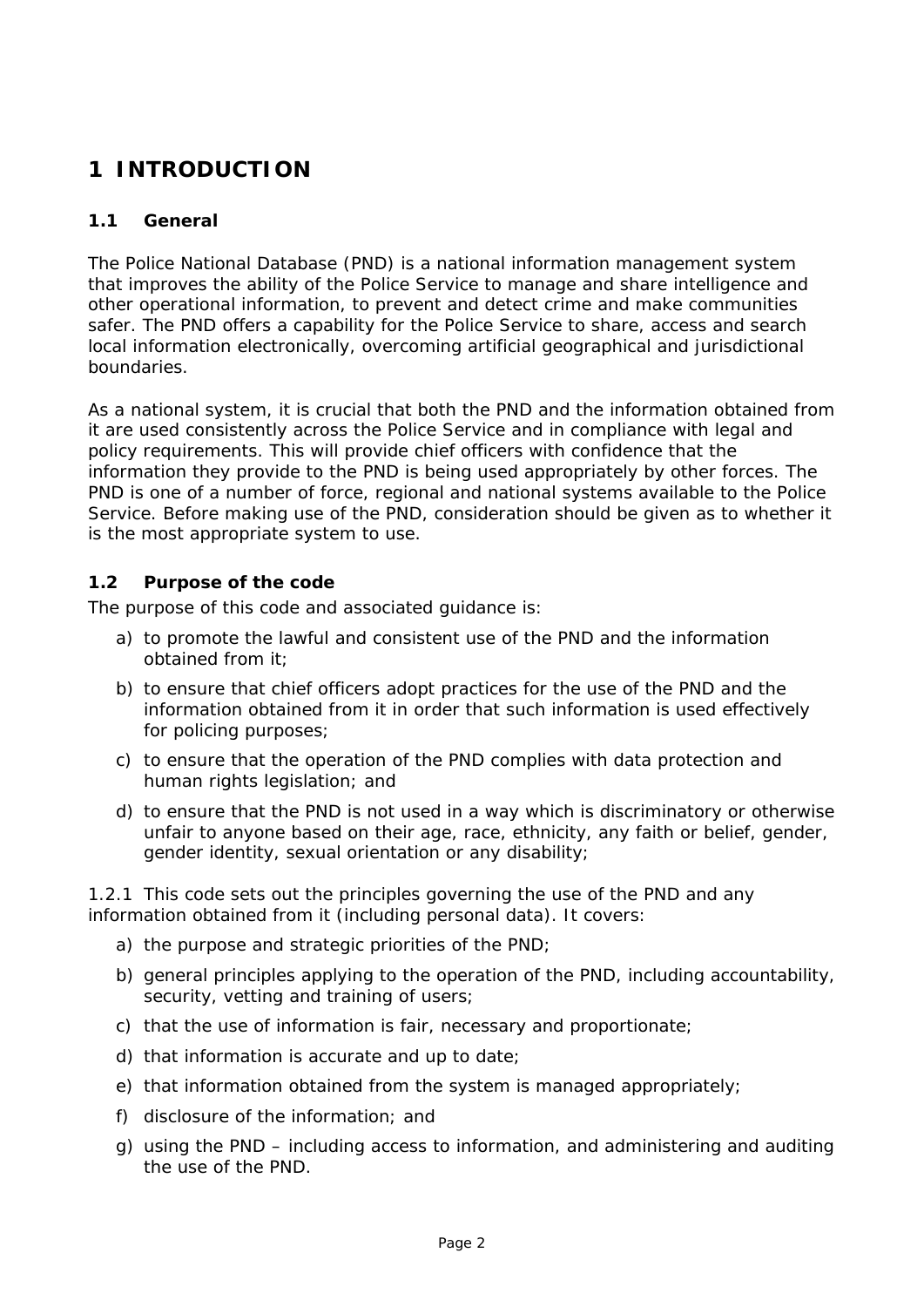Over time, the PND will develop and so the procedures for giving effect to the principles set out in this code may change. This code will, therefore, be supported by more detailed and extensive guidance that will define the standards required within forces. That guidance may change from time to time, but must be framed in compliance with the principles established by this code.

#### **1.3 Statutory basis of the code**

This code of practice comes into effect on 31 March 2010.

The code is issued by the Secretary of State for the Home Department in relation to the discharge of the functions of chief officers of police. A chief officer of police shall have regard to this code, as will the members of the police force for whom the chief officer of police is responsible.

Nothing in this code alters the existing legal powers or responsibilities of any police authority, chief officer of police, or other person.

This code of practice is made under section 39A of Police Act 1996, which permits the Secretary of State to issue codes of practice relating to the discharge of their functions by chief officers where it is necessary to do so for the purpose of promoting the efficiency and effectiveness of police forces in England and Wales.

This code recognises that there is an existing legal framework for the use of information in legislation relating to data protection and human rights.

It applies directly to the police forces maintained for the police areas of England and Wales defined in section 1 of the Police Act 1996. Under section 48 of the Railways and Transport Safety Act 2003, this code of practice also applies to the Chief Constable of the British Transport Police.

It is available for adoption by other agencies, including other police forces not covered by section 1 of the 1996 Act and law enforcement agencies within the United Kingdom that exchange information with the Police Service in England and Wales.

Chief officers must introduce arrangements within their forces for the operation and use of the PND that comply with the principles set out in the following paragraphs, and with guidance issued under this code.

#### **1.4 Data Protection and Management of Information**

Chief officers are responsible for the development and implementation of appropriate procedures and systems so that personal data is processed in accordance with the provisions of the Data Protection Act 1998 and other relevant legislation. Information which is placed on the PND must be managed in compliance with the guidance issued under the code of practice on the Management of Police Information and the Association of Chief Police Officers (ACPO) Data Protection Manual of Guidance.

Each chief officer is a data controller, in common with all other chief officers, for the personal information held on the system. As such, all chief officers share the responsibilities of data controllers set out in the Data Protection Act 1998. Where the processing of personal data is carried out on behalf of the data controllers by a data processor, such processing will only be carried out under the terms of a Data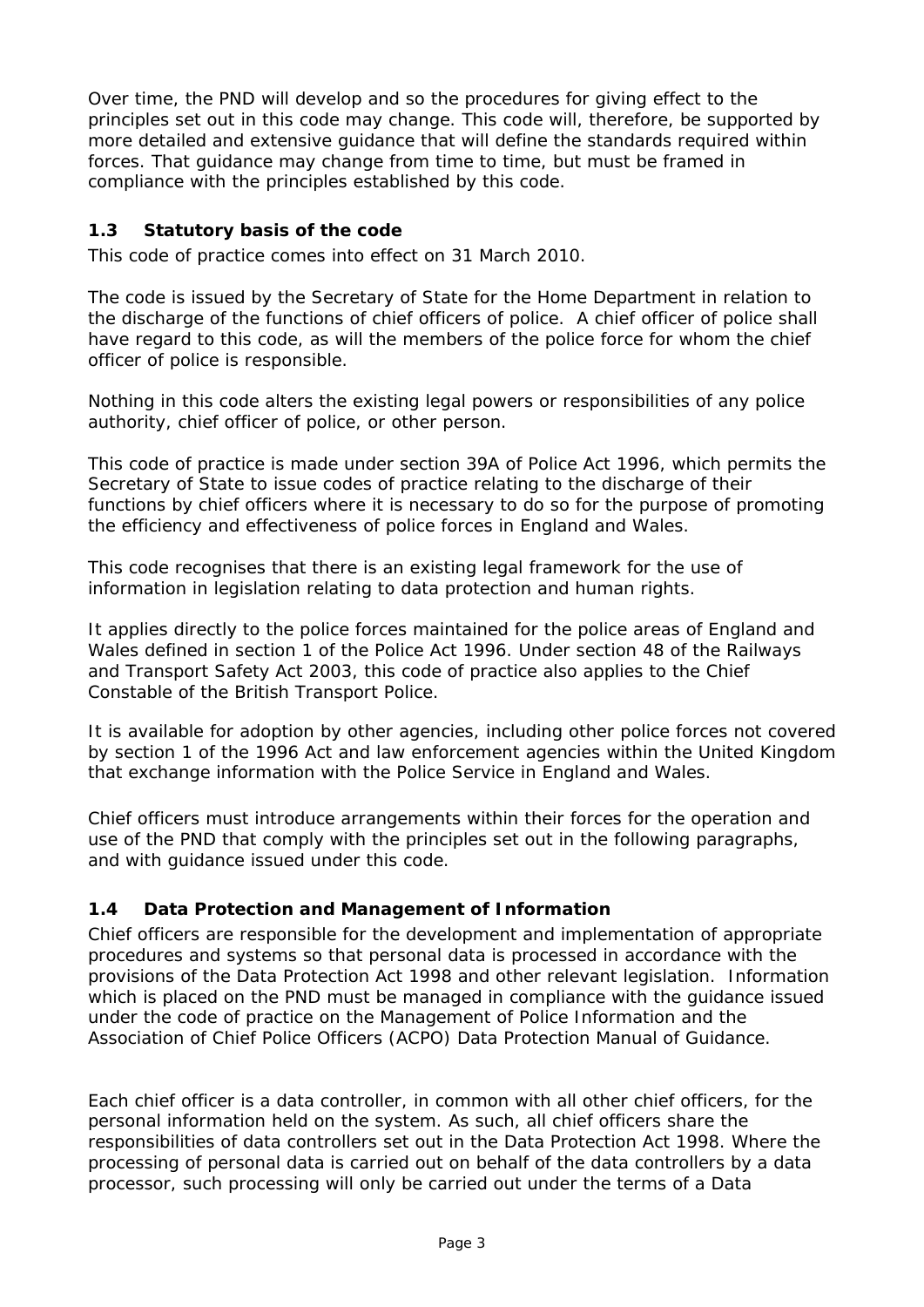Processing Agreement. The Agreement will be entered into by ACPO on behalf of the data controllers.

#### **1.5 Definitions**

In this code:

a) chief officer of police means:

i) in relation to a police force maintained under section 2 of the Police Act 1996, the Chief Constable,

ii) in relation to the Metropolitan police force, the Commissioner of Police of the Metropolis,

iii) in relation to the City of London police force, the Commissioner of Police for the City of London,

- iv) in relation to the British Transport Police, the Chief Constable, and
- v) in the case of other organisations adopting this code, their equivalents;
- b) references to information include data. All information, including intelligence and personal data obtained and recorded for policing purposes and placed on the PND, is referred to as PND information;
- c) unless otherwise stated, "use of the PND" includes loading information onto the system, using the system, and using the information obtained from the system;
- d) a "PND User" is an individual who is registered as a PND user, has a validated user ID, can log on to the PND and directly use the PND functionality; and
- e) a "PND Administrator" is an individual delegated by the chief officer of police to supervise and manage responsibility for the force's PND operations and system administration.

#### **1.6 Role of HM Inspectors of Constabulary**

HM Inspectors of Constabulary will monitor chief officers' compliance with this code, associated guidance, and standards.

#### **1.7 Role of the National Policing Improvement Agency**

The National Policing Improvement Agency (NPIA), or any successor body designated by the Secretary of State, has responsibility on behalf of the police forces of England and Wales for the development of guidance under this code. Such guidance and any subsequent amendments will be prepared in consultation with the Association of Chief Police Officers, the Association of Police Authorities, and such other persons as the NPIA thinks fit.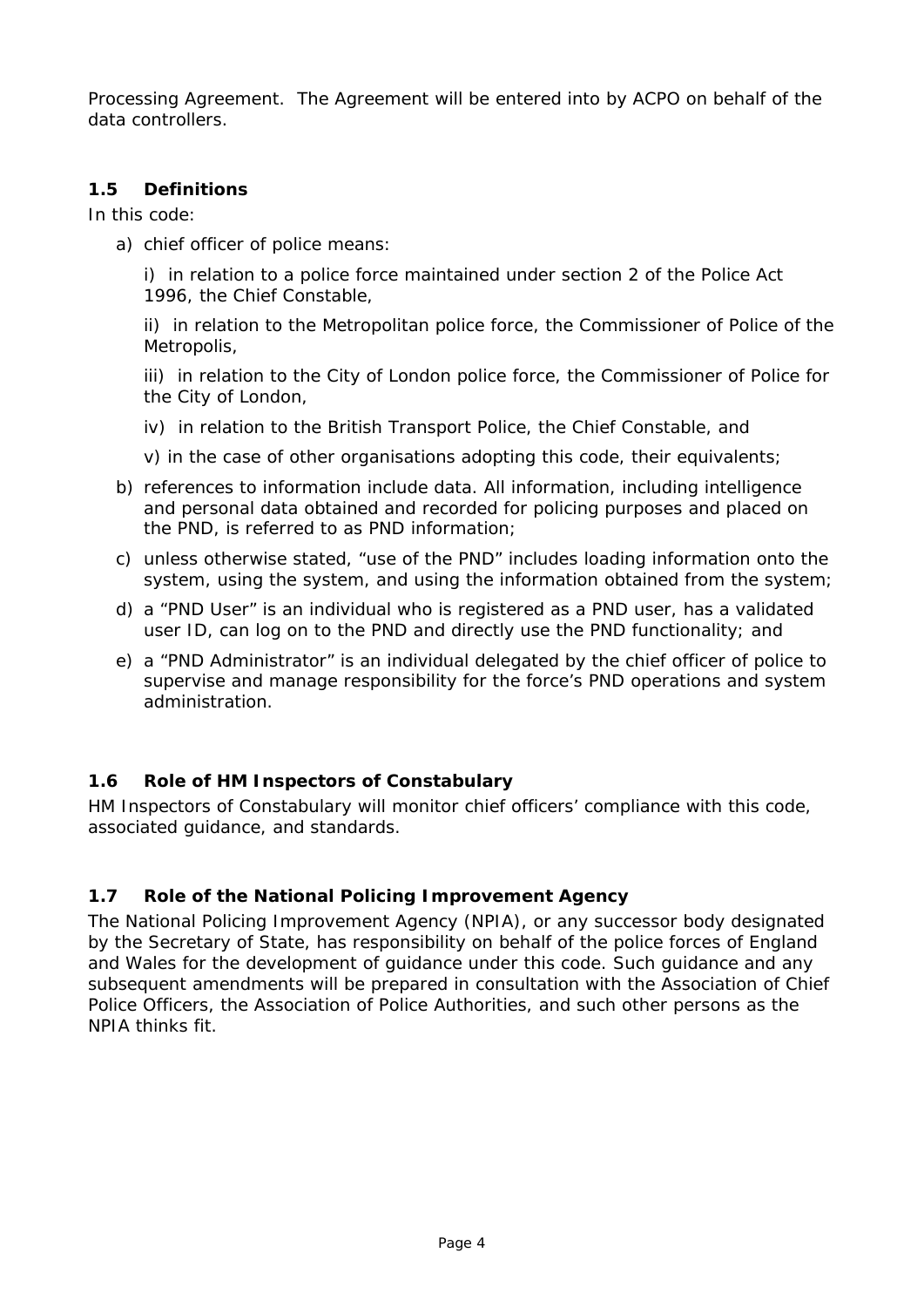#### **1.8 Guidance under this code of practice**

Guidance under this code of practice will:

- a) include Standard Operating Procedures, a Code of Connection, Business and System Rules; and
- b) act as reference tools for users and trainers.

Guidance documents and user guides will be produced by the NPIA.

For the purpose of achieving, throughout the Police Service, the standards described above, guidance issued under this code, unless superseded by regulations made by the Secretary of State under section 53A of the Police Act 1996, may specify procedures to be adopted within police forces for the use of the PND.

#### **1.9 Consultation**

Consultation has been carried out by the NPIA in accordance with the statutory provisions.

### **2 THE PURPOSE OF THE POLICE NATIONAL DATABASE**

#### **2.1 Policing purposes**

The PND is to be used solely for policing purposes. For the purposes of this code, policing purposes are:

- a) protecting life and property;
- b) preserving order;
- c) preventing the commission of offences;
- d) bringing offenders to justice; and
- e) any duty or responsibility of the police arising from common or statute law.

#### **2.2 Strategic priorities**

The PND enables chief officers to make more informed decisions and better risk assessments, supporting the following areas of policing:

- a) Protecting children and vulnerable people, by being better able to understand the risk they are facing, and by more thorough vetting of people in positions of responsibility and trust.
- b) Understanding the threat posed by terrorism of whatever nature, and helping to reduce the risk of terrorist activity.
- c) Disrupting and preventing major, serious and organised crime, helping to reduce the harm caused by the most dangerous offenders.

Chief officers should prioritise the use of the PND accordingly but are free to use the PND for other policing purposes.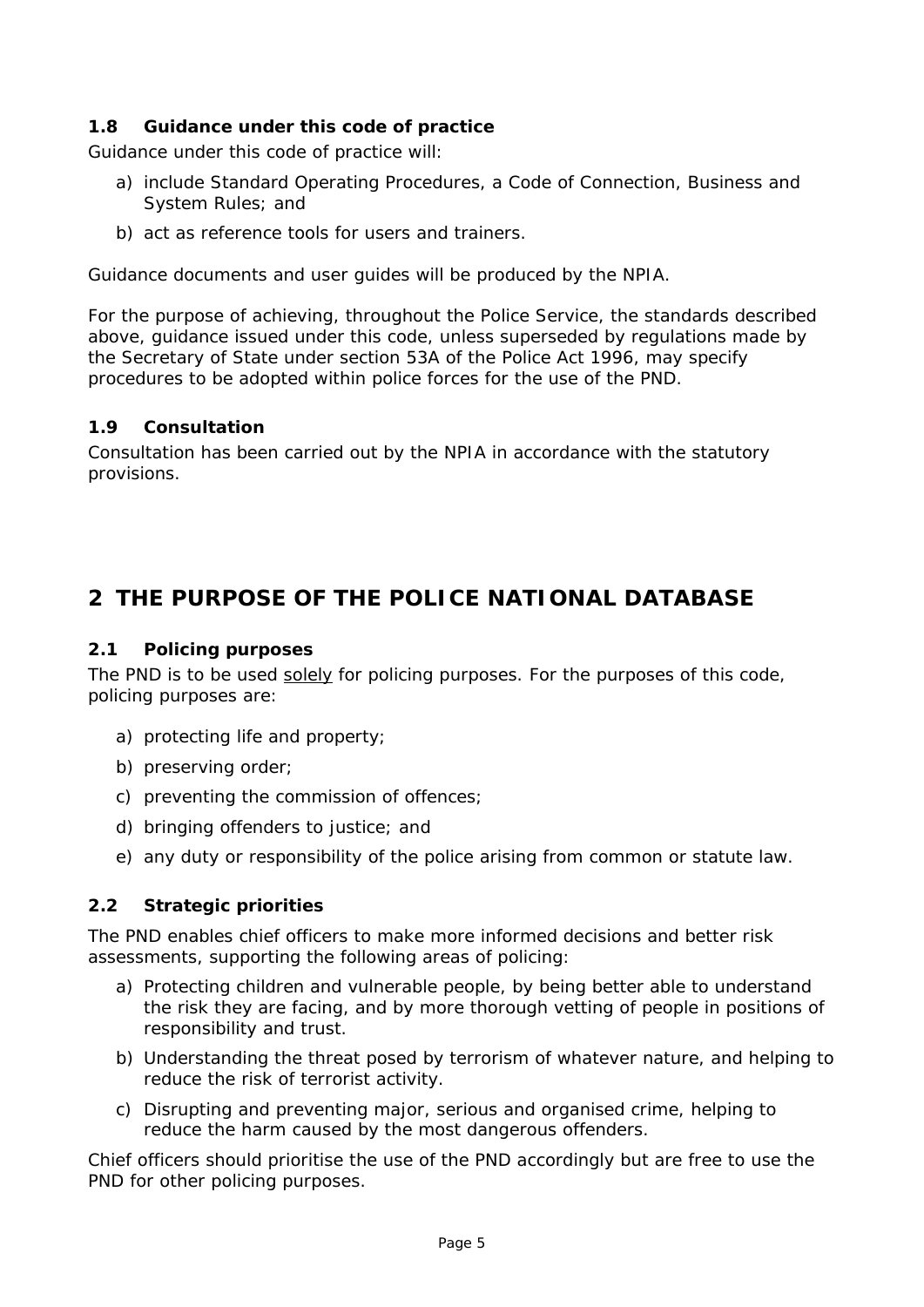### **3 GENERAL PRINCIPLES**

#### **3.1 Lawfulness**

Any use of the PND must be compliant with legal obligations, including those under:

- a) the Data Protection Act 1998;
- b) the Human Rights Act 1998; and
- c) the common law duty of confidence.

#### **3.2 Accountability and responsibility**

Whilst this code of practice and accompanying guidance will provide advice, ultimately it is the responsibility of chief officers to decide what information to place on the system, what information to withhold from the system, and what restrictions to apply on access to and use of the information, and to accept the risks of any such decisions. Similarly, chief officers are responsible for how information on the PND is used by their force.

#### **3.3 Intelligence**

The PND is an intelligence data-handling system rather than an evidential system; it is a repository for copies of records which are held locally by forces: should PND information be required for evidential purposes it will be necessary to obtain the original information from the data provider.

#### **3.4 Openness and transparency**

Chief officers should be as open and transparent as possible about the information held on the PND and how it is used. It should be made clear that information gathered by forces may be placed on a national system and shared with other forces and other law enforcement bodies.

#### **3.5 A policy for the use of the PND to be applied within each police force**

Chief officers will establish and maintain within their forces a policy for the use of the PND, under the direction of an officer of ACPO rank or equivalent, complying with guidance and standards issued under this code unless that guidance is superseded by regulations made by the Secretary of State under section 53A of the Police Act 1996.

#### **3.6 Extracting and Anonymising Information**

Where information is exported from the PND to conduct analysis and it is not necessary to be able to identify individuals from the information, the exported information should be anonymised by the removal of information from those fields that are capable of identifying individuals.

Data must only be extracted from the PND when necessary and lawful, and with the appropriate authorisations as set out in the associated guidance to this code.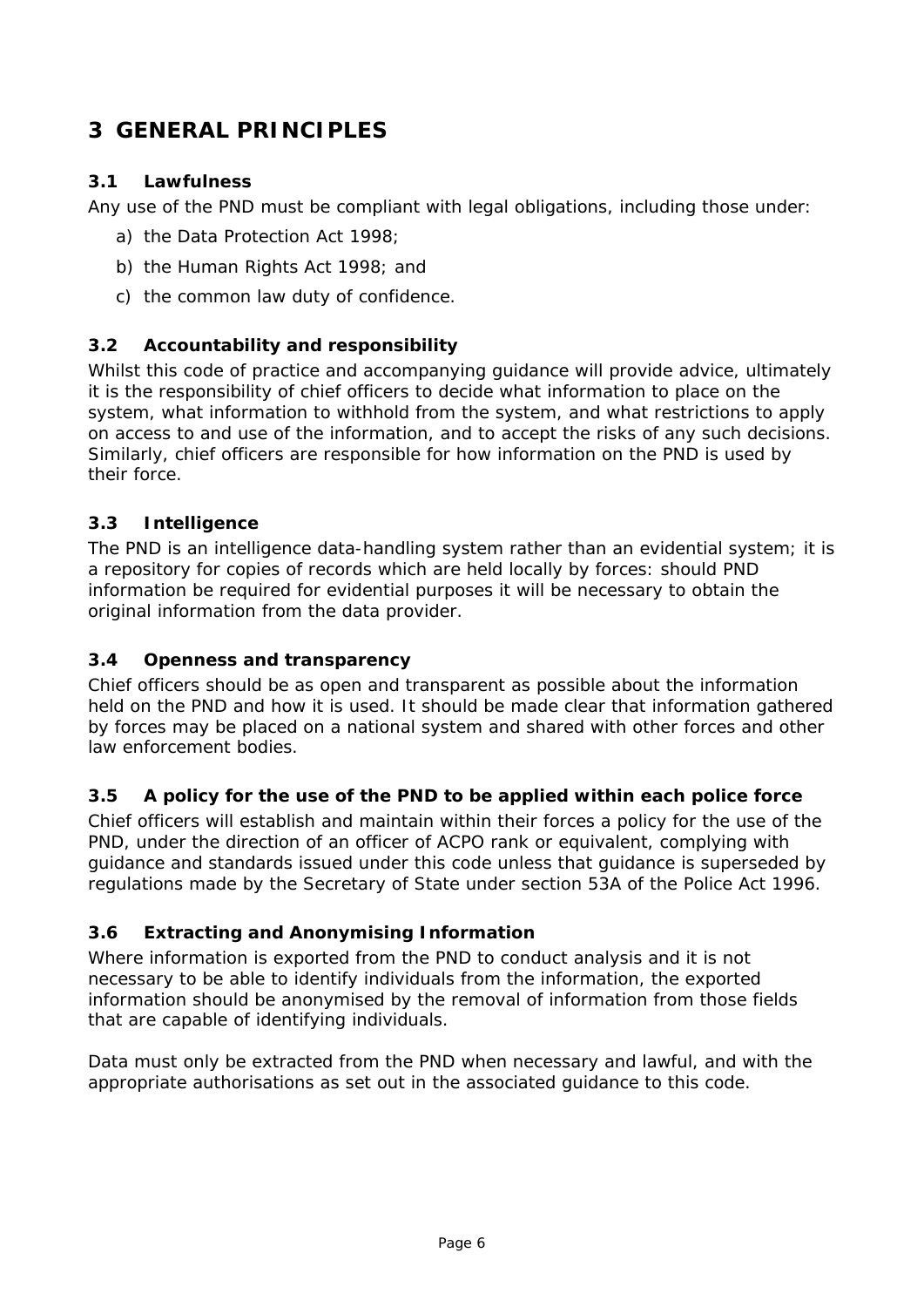#### **3.7 Security of, and access to, PND information**

The PND has been assessed as a CONFIDENTIAL system handling information marked up to and including CONFIDENTIAL according to the Government Protective Marking Scheme. The President of ACPO will appoint a body to authorise connections to the PND. Before a connection to the PND can be authorised, evidence of accreditation must be provided to the National Accreditor. Accreditation requires that a Risk Management and Accreditation Document Set (RMADS) must be prepared to HMG Information Assurance Standard 2 (IAS2), including a detailed technical risk assessment using HMG Information Assurance Standard 1 (IAS1). Anyone handling information gained from the PND is responsible for the storage of the information according to the protective marking or other handling restrictions applied to it.

Nothing in this code prevents non-police organisations that contribute to public protection being granted direct access to the PND in future, provided all the relevant legal, security and other requirements are met and a satisfactory case is made to the body appointed to authorise such access.

#### **3.8 Training for staff**

Guidance issued under this code will specify the training required by staff using the PND, whether as users, system administrators, auditors or in any other role. It may also identify training required by those who do not directly access the system but who may request that others use the system on their behalf, and those who may be provided with information obtained from the PND. Access to or use of the PND is restricted to those persons who have successfully completed specified training.

Training for these purposes is not only to ensure compliance with the legal framework for information management and the maintenance of high standards of competence, but also to establish the consistency of procedures throughout the Police Service.

#### **3.9 Vetting**

All users of the PND must be vetted to the appropriate level to access the information available from the PND. The vetting standards for the Police Service are determined by ACPO Vetting Policy. The vetting standards for non-police organisations will be determined by the body appointed to authorise access to the PND.

#### **3.10 Role-Based Access Control**

Role-Based Access Control (RBAC) is mandatory on the PND to ensure that users only have access to capabilities and information that they need for their business role. Users have the ability to conduct enquiries on behalf of other people; such enquiries must only be conducted for a proper purpose by an authorised PND user using their own access details.

#### **3.11 Relationships between records**

The PND will allow users to conduct complex searches which may suggest relationships between records. The determination and handling of such relationships must be lawful and in accordance with the guidance issued under this code.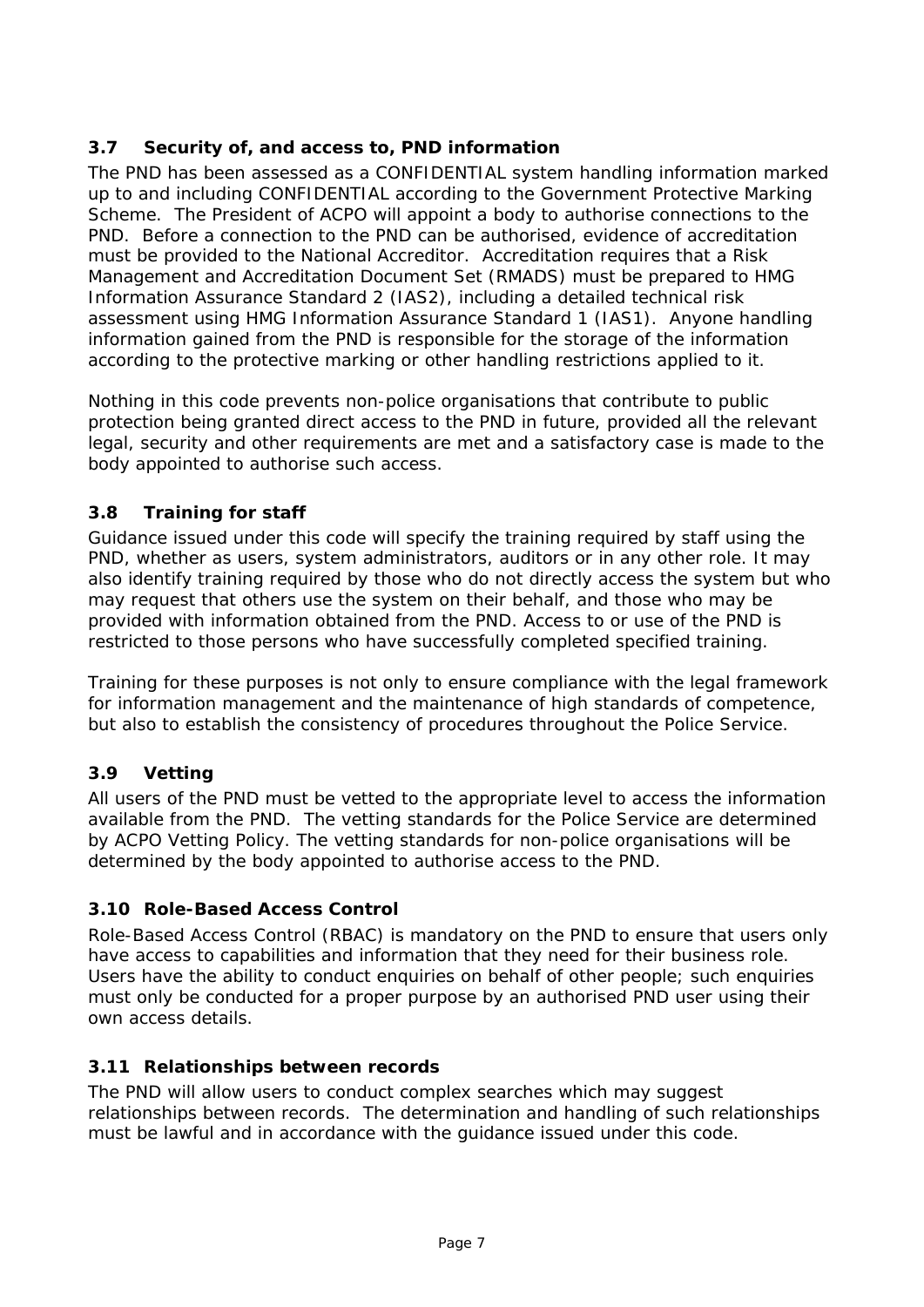#### **3.12 Versioning and deletion of information from the PND**

When updating information that is on the PND, chief officers need to ensure that a decision is made as to whether previous versions of that information should be retained with version control applied or removed.

When a chief officer decides to dispose of information from a local system, that information must also be removed from the PND.

### **4 Using the PND**

#### **4.1 Access to information**

PND users are allocated to one or more user roles, which means that RBAC will be applied to determine which functions they can perform and which data they can access.

#### **4.2 System administration**

Chief officers should ensure that effective system administration is in place to manage user accounts, system updates and other similar functions.

#### **4.3 Auditing**

There is a need to record and retain audit log data to, amongst other things, prove the integrity of the transactional data should the need arise to do so; and to carry out a programme of monitoring to guard against the improper use of the PND. Audit logs will record sufficient information about each transaction to enable identification of individuals (both PND users and the subjects of PND records), making the audit logs subject to the Data Protection Act and other regulatory and legislative controls.

Chief officers will normally be responsible for auditing the activity of their own personnel; however, no user should audit their own activity. The PND will provide for auditing by other forces or at a national level where this is necessary. Procedures should be put in place to ensure that adequate auditing is carried out and that appropriate action is taken where misuse is discovered.

#### **4.4 Sharing information obtained from the PND**

Information obtained from the PND may be shared, provided the sharing is lawful and conducted in accordance with the code of practice on the Management of Police Information.